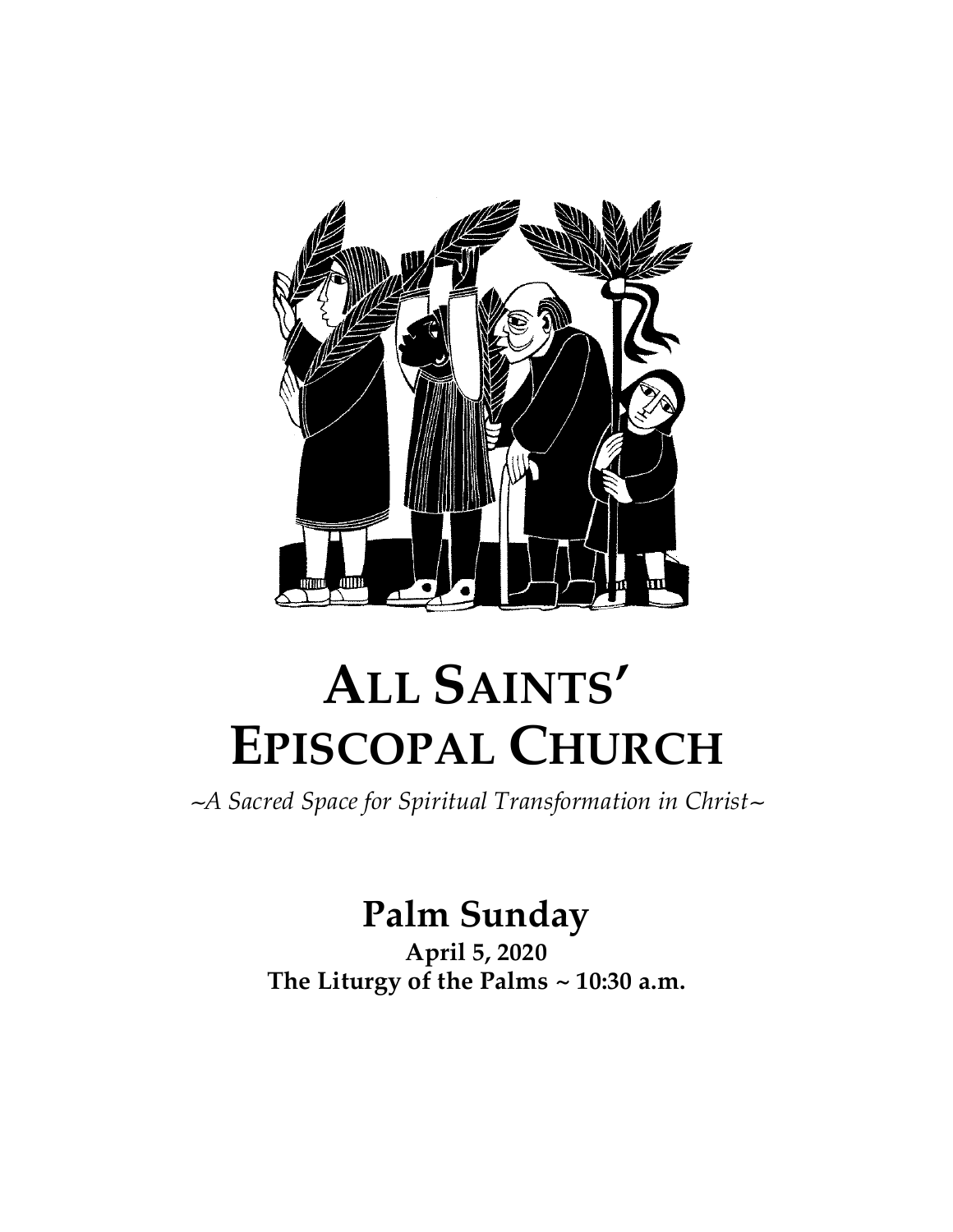#### *Welcome to All Saints' Episcopal Church!*

Whether you are visiting, returning, searching for a spiritual home, or are an established member of the All Saints' family, we are delighted you are here today.

May God bless you and your loved ones during Holy Week and the Easter Season.

#### **Prelude All Glory, Laud, and Honor**

Tune: *Valet will ich dir geben* by Melchior Teschner (1584-1635), Setting by Lani Smith (1934-2015)

### **THE LITURGY OF THE PALMS**

**Opening Anthem** *The Book of Common Prayer,* p. 270



*Priest* Let us pray. Assist us mercifully with your help, O Lord God of our salvation, that we may enter with joy upon the contemplation of those mighty acts, whereby you have given us life and immortality; through Jesus Christ our Lord. **Amen.**

The Holy Gospel of our Lord Jesus Christ, according to Matthew.

### *People* **Glory to you, Lord Christ.**

### **Matthew 21:1-11**

When Jesus and his disciples had come near Jerusalem and had reached Bethphage, at the Mount of Olives, Jesus sent two disciples, saying to them, "Go into the village ahead of you, and immediately you will find a donkey tied, and a colt with her; untie them and bring them to me. If anyone says anything to you, just say this, 'The Lord needs them.' And he will send them immediately." This took place to fulfill what had been spoken through the prophet, saying,

"Tell the daughter of Zion,

Look, your king is coming to you,

humble, and mounted on a donkey,

and on a colt, the foal of a donkey."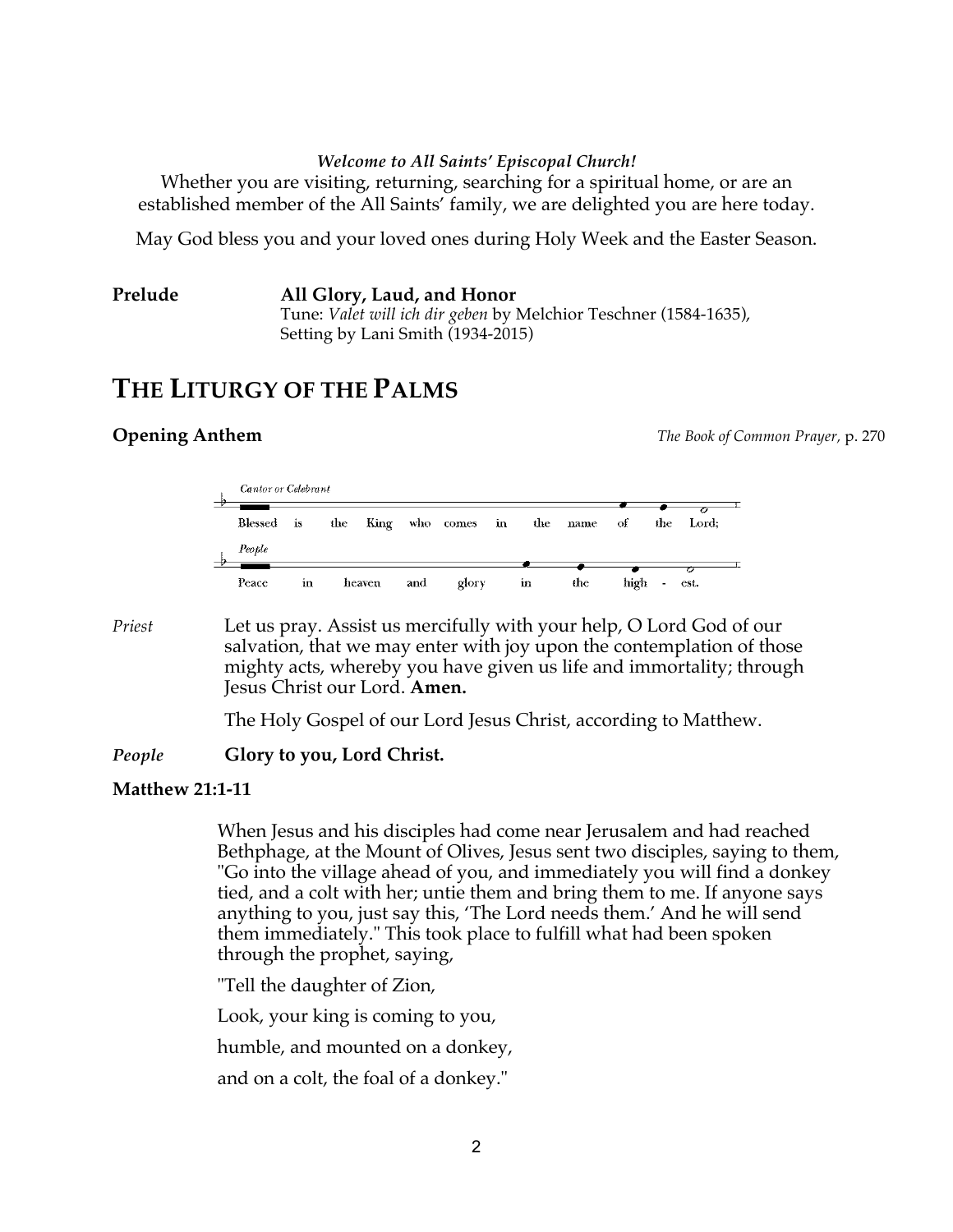The disciples went and did as Jesus had directed them; they brought the donkey and the colt, and put their cloaks on them, and he sat on them. A very large crowd spread their cloaks on the road, and others cut branches from the trees and spread them on the road. The crowds that went ahead of him and that followed were shouting,

"Hosanna to the Son of David!

Blessed is the one who comes in the name of the Lord!

Hosanna in the highest heaven!"

When he entered Jerusalem, the whole city was in turmoil, asking, "Who is this?" The crowds were saying, "This is the prophet Jesus from Nazareth in Galilee."

*Priest* The Gospel of the Lord.

### *People* **Praise to you, Lord Christ.**

### **Blessing of the Palms**



*Priest*

It is right to praise you, Almighty God, for the acts of love by which you have redeemed us through your Son Jesus Christ our Lord. On this day he entered the holy city of Jerusalem in triumph, and was proclaimed as King of kings by those who spread their garments and branches of palm along his way. Let these branches be for us signs of his victory, and grant that we who bear them in his name may ever hail him as our King, and follow him in the way that leads to eternal life; who lives and reigns in glory with you and the Holy Spirit, now and for ever. **Amen.**

### *Priest*

Almighty God, whose most dear Son went not up to joy but first he suffered pain, and entered not into glory before he was crucified: Mercifully grant that we, walking in the way of the cross, may find it none other than the way of life and peace, through Jesus Christ our Lord. **Amen.**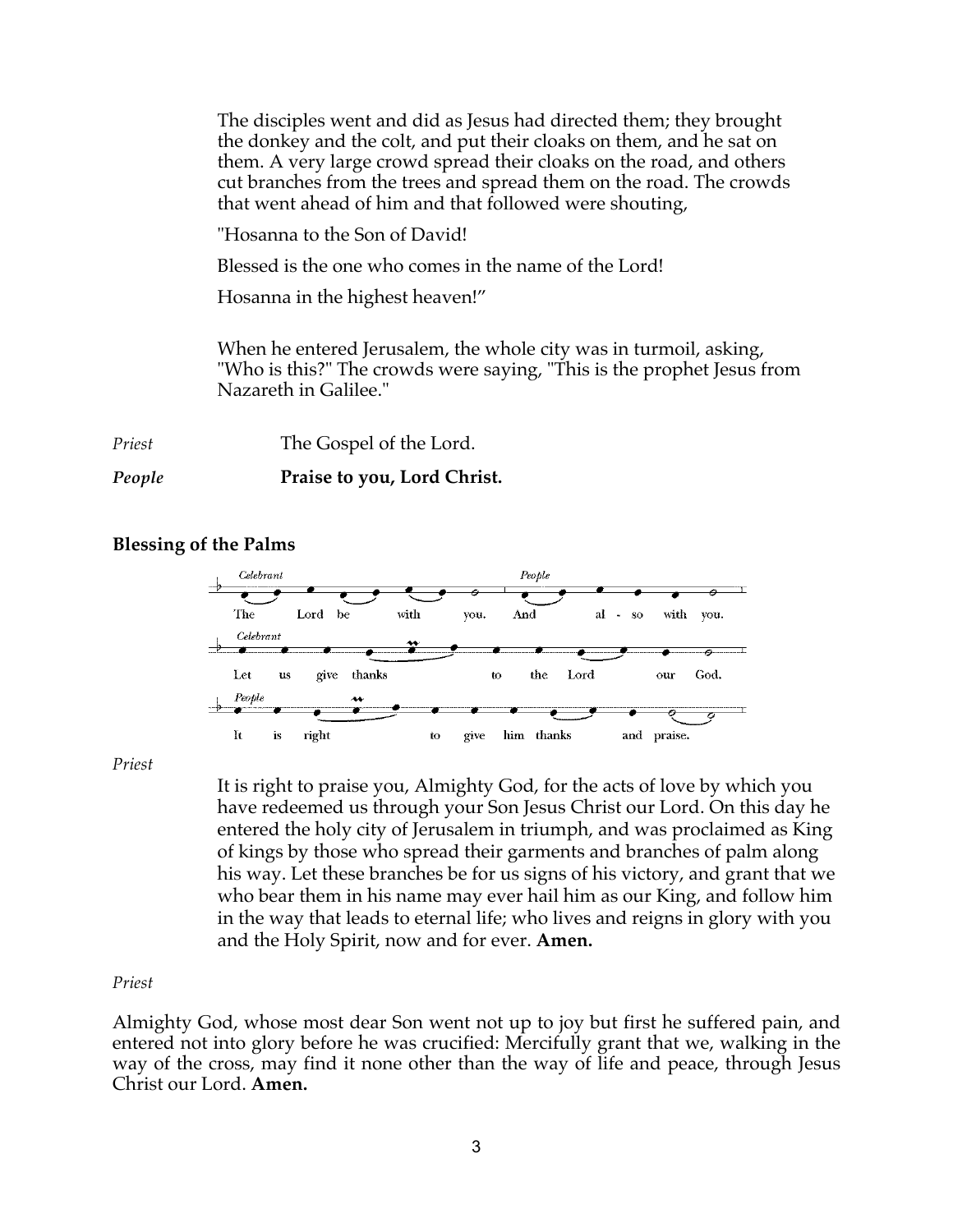### **THE WORD OF GOD**

**Opening Acclamation** *Please stand as you are able.*

Bless the Lord who forgives all our sins; **His mercy endures forever.**

The Lord be with you. **And also with you.** Let us pray.

### **Collect of the Day**

Almighty and ever living God, in your tender love for the human race you sent your Son our Savior Jesus Christ to take upon him our nature, and to suffer death upon the cross, giving us the example of his great humility: Mercifully grant that we may walk in the way of his suffering, and also share in his resurrection; through Jesus Christ our Lord, who lives and reigns with you and the Holy Spirit, one God, for ever and ever. **Amen.**

### *A Reading from the Book of Isaiah* **Isaiah 50:4-9a**

The Lord GOD has given me the tongue of a teacher, that I may know how to sustain the weary with a word. Morning by morning he wakens- wakens my ear to listen as those who are taught. The Lord GOD has opened my ear, and I was not rebellious, I did not turn backward. I gave my back to those who struck me, and my cheeks to those who pulled out the beard; I did not hide my face from insult and spitting. The Lord GOD helps me; therefore I have not been disgraced; therefore I have set my face like flint, and I know that I shall not be put to shame; he who vindicates me is near. Who will contend with me? Let us stand up together.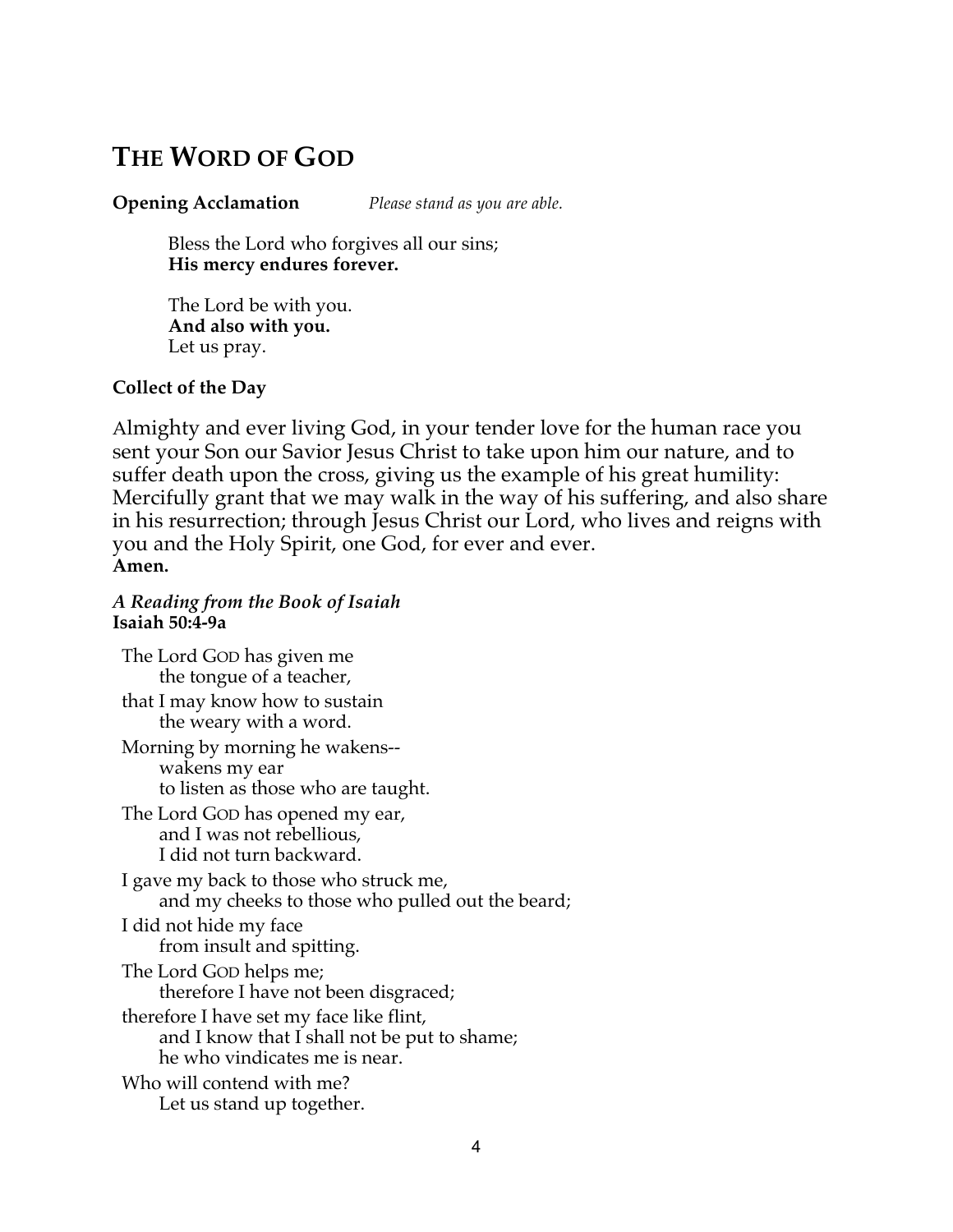Who are my adversaries? Let them confront me. It is the Lord GOD who helps me; who will declare me guilty?

The Word of the Lord. **Thanks be to God.**

### **Solo Ah, Holy Jesus**

Words: Johann Heermann (1585-1647) Trans. Robert Seymour Bridges *Herzliebster Jesu,* arr. Johann Cruger *Troy Brunke, soloist*

## **The Gospel**

### **The Passion Narrative**

|                | The Readers will speak all parts of the Passion Narrative.<br>At the verse that mentions the arrival at Golgotha, please stand as you are able. |  |
|----------------|-------------------------------------------------------------------------------------------------------------------------------------------------|--|
| <b>Silence</b> | At the end of the reading please observe a period of silence until the sounding of the<br>singing bowl.                                         |  |
| Solo           | <b>When I Survey the Wondrous Cross</b><br>Words: Isaac Watts<br>Music: Rockingham, harm. Edward Miller<br>Troy Brunke, soloist                 |  |

### **A Moment of Thanksgiving**

*If you would like to make an offering at this time, you may place your gift in an envelope to mail to All Saints' Church.*

### **Closing Prayer**

Precious Lord, as we walk with you on the road to Calvary through your death and resurrection, may we know that you walk with us through the day to day living, suffering, and dying in this global pandemic. There is no fear, loss, grief, or pain that you did not experience on the cross for the human family. In your self-giving love you proclaimed the hope of salvation for the world so that all people might be free to live in confidence that nothing can separate us from the unconditional resurrection love of God that is in Christ Jesus. **Amen.**

| Postlude | The Royal Banners Forward Go          |
|----------|---------------------------------------|
|          | Tune: Vexilla Regix, Sarum plainsong, |
|          | Setting by Wilbur Held (1914-2015)    |